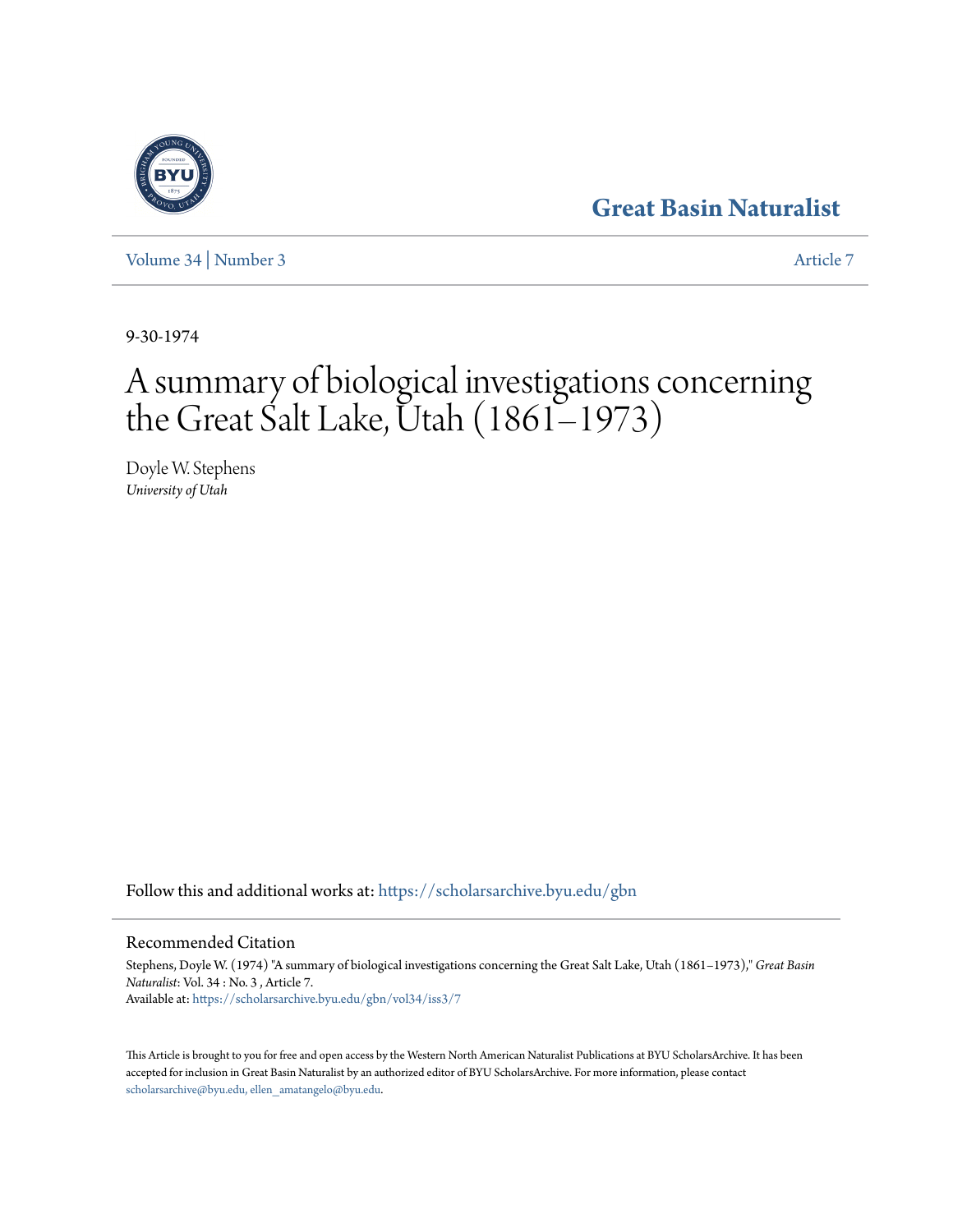#### A SUMMARY OF BIOLOGICAL INVESTIGATIONS CONCERNING THE GREAT SALT LAKE, UTAH (1861-1973)

#### Doyle W. Stephens^

ABSTRACT.— The early stages in the history of biological investigation of<br>the Great Salt Lake involved the identification and establishment of taxonomic<br>relationships of the indigenous flora and fauna. A result of advancem ecologically distinct lakes bv the construction of a railroad causeway has further enhanced the biological complexity of what was originally believed to be a lifeless body of brine.

Because of the late settlement of the Bonneville Basin, scientific investigation into the biological composition and biotic mechanisms of the Great Salt Lake was nonexistent before the latter half of the nineteenth century. An 1861 issue of Scientific American reported, "No living thing of any kind exists in the lake," ignoring Captain B. L. E. Bonneville's note of small animals in the water during his 1831-1833 explorations. By 1889 three species of algae (Farlow, 1879, cited in Kirkpatrick, 1934), a brine fly (Packard, 1871), and brine shrimp (Verrill, 1869) had been named from the lake, yet Jordan (1889) stated that no life could exist in the lake with the exception of brine shrimp. Schwarz (1891) investigated various forms of insect life adjacent to the lake and concluded that the brine fly, Ephydra cinerea Jones (as Ephydra gracilis Packard), was the only insect inhabitant of the lake. He made note of the adult flies' habits regarding oviposition and feeding in the water. Tilden  $(1898)$  reported five species of algae from the lake:  $A$ phanothece  $\qquad$ Utahensis Tilden, Polycystis packardii Farlow, Dichothrix utahensis Tilden, *Enteromorpha tubulosa* (Kützing) Reinbold, and Chara contraria Braun.

It was now evident that the Great Salt Lake could support life and that additional biological inquiry was needed. Considerable interest and speculation centered around the introduction of marine organisms to the estuaries formed where fresh water entered the lake. Moore (1899) examined the chemical and physical characteristics of the lake and concluded that even with dilution, the waters would not support anv introduced crustaceans or fish. The possibilitv of introducing oysters into the estuaries was considered, but he concluded that <sup>a</sup> self-replenishing colony could not exist from year to year, and commercial exploitation was not feasible.

Aldrich (1912) reported on the morphology and ecology of the brine flies  $E$ phydra cincrea and Hydropyrus (as E.) hians (Say) from the lake, stating that <sup>a</sup> pulpy alga of the Nostoc group was the probable food of the *Ephydra* larvae. In his collection of notes on

<sup>&#</sup>x27;Department of Biology-, University of Utah. Salt Lake City, Utah 84112.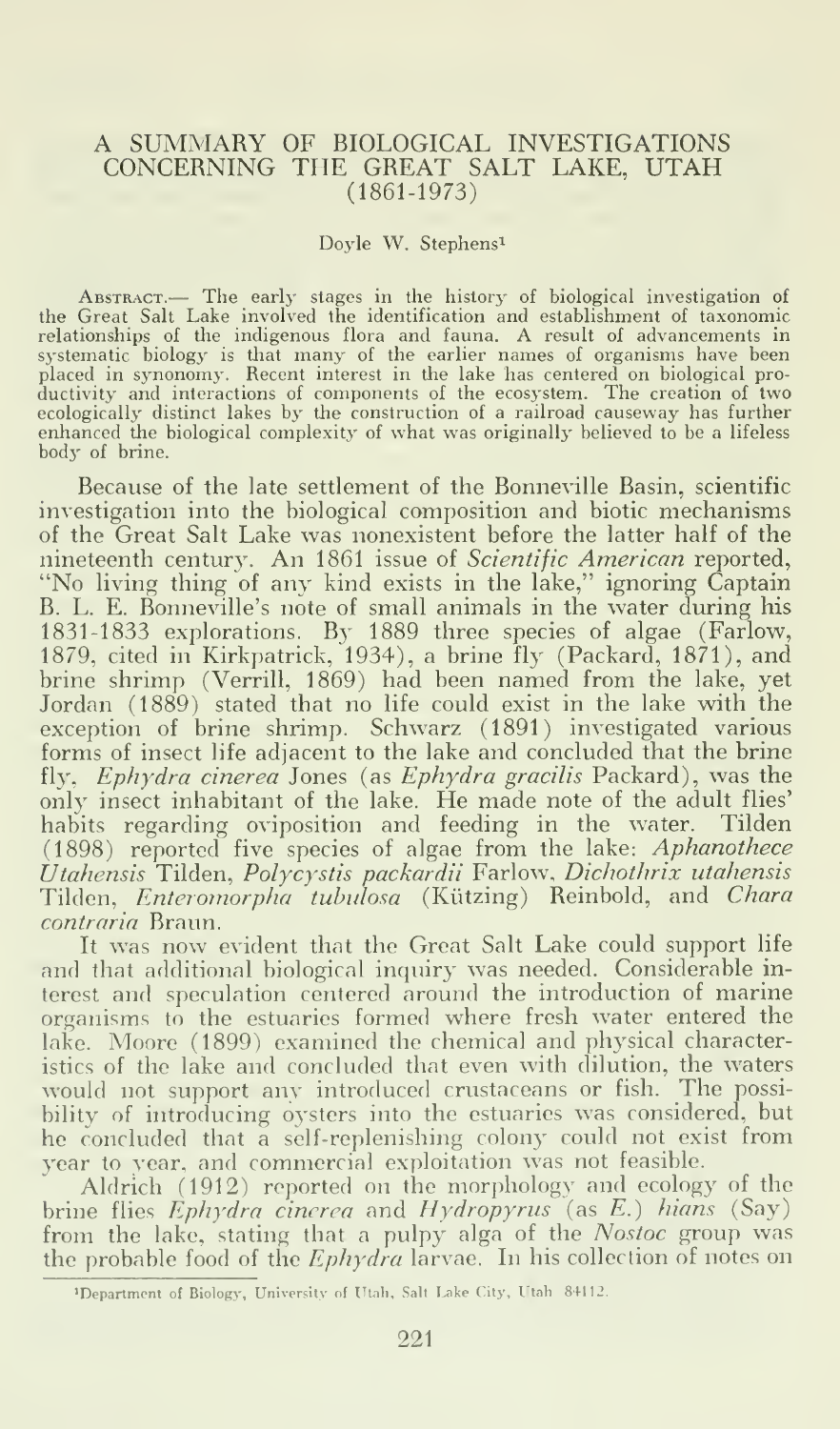fauna in the lake, Vorhies (1917) stated that this Nostoc form was probably the alga Alphanothece packardii Setchell. He also com mented on the viability of *Artemia* and *Ephydra* in various densities of lake water. Vorhies noted several protozoans in his culture flasks including an amoeba (similar to Amoeba flowersi Jones), a ciliate protozoan (similar to  $U$ roleptus), and a species of Euglena. The alga Chlamydomonas (reported in Daines, 1917) appeared regularly and in great numbers in his cultures. He noted that the brine shrimp was never collected from the lake when the water temperature was below 9C Complete absence of predators was suggested as an explanation for the great abundance of shrimp and brine flies.

In repudiation of Vorhies's (1917) comment that brine shrimp and brine flies were abundant due to lack of predators, Wetmore (1917) noted that a wide variety of waterfowl fed heavily on the animals in the lake. He stated massive production of offspring to be the most likely explanation for the abundance of Artemia and Ephydra.

A companion paper on the flora by Daines (1917, cited in error as Daniels) appeared with the observations of Vorhies on the fauna. Daines briefly mentioned Tilden's (1898) description of six algae and added a new one, *Chlamydomonas* sp. to the list. Two genera of diatoms (Navicula and Cymbella) were observed in the estuaries around the lake, and Daines concluded that they were adapted to dilute brines. He noted five bacteria, three being chromogenic, but offered no identifications. Daines noted a considerable size variation between the Chlamydomonas cells but through his experimentation concluded that it was not induced by differences in salinity.

The brine shrimp, Artemia gracilis Verrill was further observed and its general morphology described in some detail by Jensen (1918). He reported the optimum density for hatching and growth of Artemia to be between specific gravities of 1.044 and 1.089. The eggs would not hatch in a saturated brine solution.

Pack (1919) described a new species of protozoan, Prorodon utahensis Pack and studied the effects of brine dilution upon this species and another ciliate, Uroleptus packii Calkins. In less dense media, the animals increased in size, became more active, and de veloped more flexible and contractile bodies. Pack also believed that by "slowing down the rate of dilution, some of these Great Salt Lake forms may be transformed into fresh water animals."

Seville Flowers (1934), in his monograph on the vegetation of the Salt Lake area, reported the following algae as endogenous to the lake:

> Aphanothece utahensis Tilden Microcystis packardii Farlow (Tilden) Oscillatoria tenuis var. tergestina (Kiitzing) Oscillatoria tenuis var. natans (Kiitzing) Chlamydomonas sp. Tetraspora lubrica var. lacunosa Chauv.

The work of Flowers was followed by that of Kirkpatrick (1934) on the algal forms within the lake. Her conclusions touched upon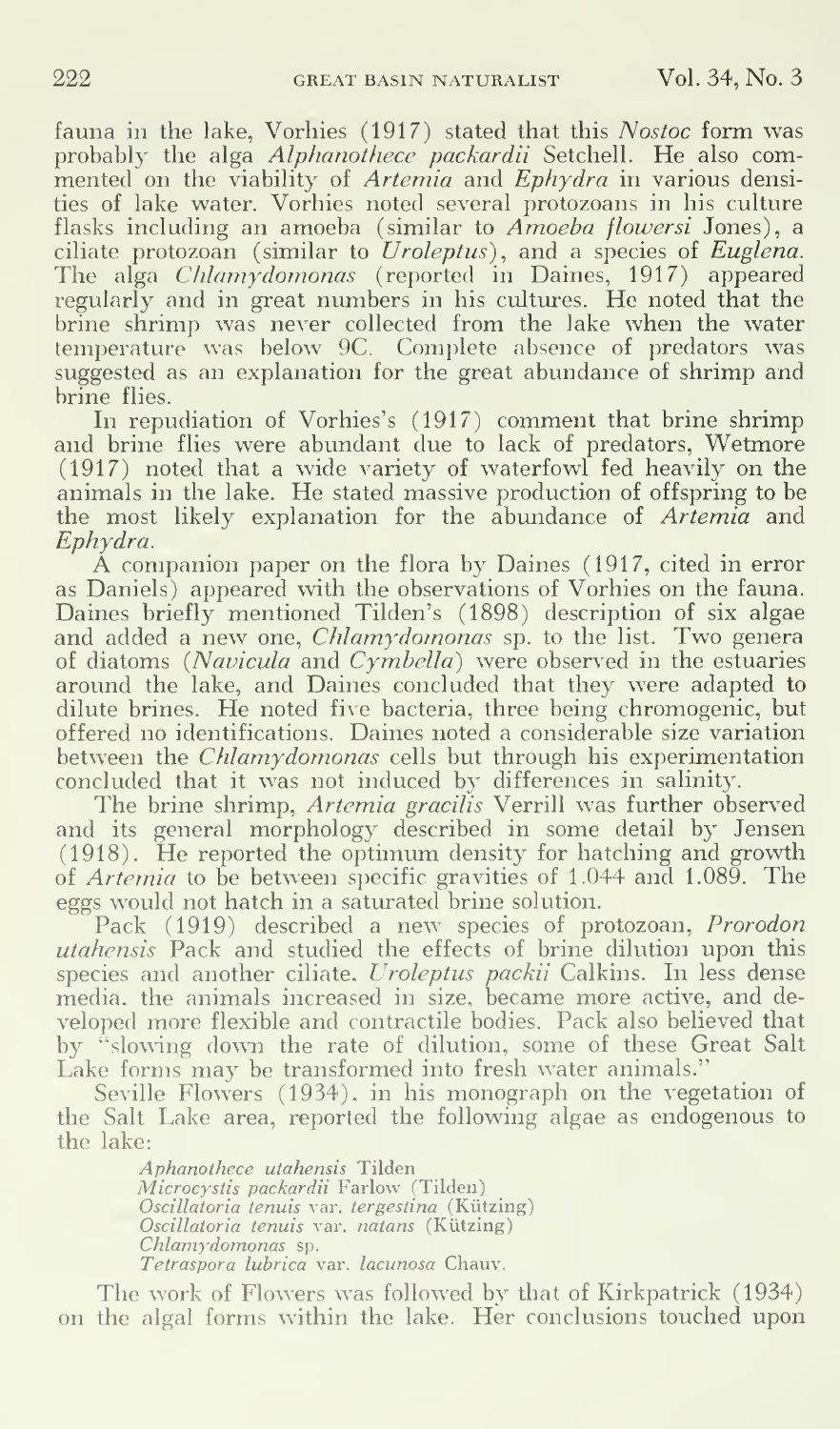the variety of organisms reported by earlier workers and are repro duced with added comments by this author:

- 1 There are five colonial forms of blue-green algae of the Great Salt Lake.<br>Most of these forms did not thrive under laboratory conditions.
- There are two species of *Chlamydomonas* in the Great Salt Lake. This form thrived at all densities (1.0145 to saturation).
- 3. Two species of diatoms, resembling Navicula, are present. They did not thrive in the weakest (sp. grav.  $1.0145$ ) nor the strongest (saturated) concentrations present.
- 4. A species of Chroococcus and one of Gleocapsa developed in the lower con centrations (sp. grav. 1.0225). They cannot be considered native lake forms.
- 5. A filament of *Oscillatoria* was seen twice. It is possible that this form exists in small quantities in the lake. It is very abundant in the hot springs along the shore and could readily be washed into the main body of
- 6. A great number of the species listed by former workers did not develop in the cultures, nor were they observed in examination of fresh material. It is possible that many of these fonns came from extraneous sources, or were not able to survive the increased density of the lake water at its present low level.
- 7. The fauna observed in this experiment consists of three ciliates {Uroleptus packii Calkins, Prorodon utahensis Pack, and an unidentified species), one amoeba, one crustacean (Artemia) and one fly larvae (Ephydra).

The reported occurrence of diatoms by Daines (1917) and Kirkpatrick (1934) was further investigated by Ruth Patrick (1936). She found a variety of diatoms in the sediments of the lake, presumably originating from the Lake Bonneville era, but did not find any evidence of their currently living in the Great Salt Lake.

The bacterial composition within the lake was first investigated by Frederick (1924). Through the use of colonial morphology and several media, she isolated eleven forms, which she identified as the following:

> Serratia salinaria (Harrison and Kennedy) Bergey C*ellulomonas subcreta* (McBeth and Scales) Bergey<br>*Bacillus freudenreichii* (Miguel) Chester Achromobacter solitarium (Ravenel) Bergey Bacillus cohaerens Meyer and Gottheil Flavobacterium arborescens (Frankland and Frankland) Bergey Micrococcus sulflavus Chester Achromobacter hartlebii (Jensen) Bergey Bacteriodes rigidus (Dista) Bergey<br>Bacillus mycoides Flügge Achromobacter album (Pagliani) Bergey

A brief mention of the brine shrimp, Artemia fertilis Verrill (Artemia salina Leach), larval Ephldra. the blue-green alga, Aphanothece utahensis as Aphanothica packardii. diatoms, and the green alga Chlamydomonas is made by AUee (1926). An observation of water bugs of the family Corixidae is also noted, probably referring to a similar observation by Schwarz (1891).

Woodbury (1936) provided the first comprehensive analysis of the lake ecosystem. His description of the aquatic system is brief, mentioning the apparent interspecific competition between two closely related species of Ephydra and Artemia. Several historical notes made by Fremont and Stansbury during early surveys were cited.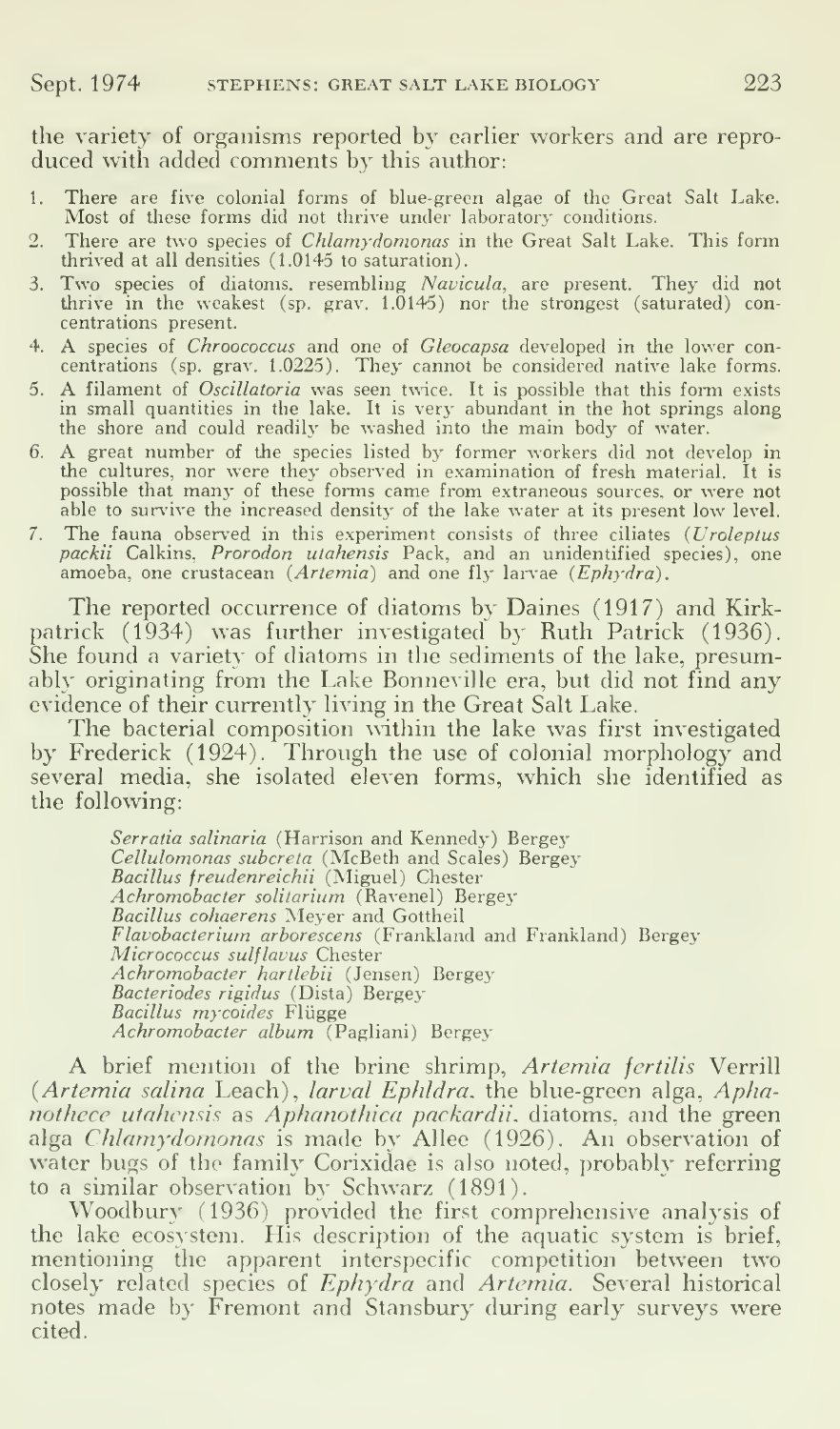The bacterial composition within the lake was further investi gated by Smith (1936). The majority of his results and conclusions are published in Smith and ZoBell (1937). Their conclusions, while not definitive, are of interest and are reproduced here:

The attachment of bacteria to sterile glass slides submerged in Great Salt Lake indicates the presence of abundant and varied bacterial flora. Controlled<br>experiments demonstrate that only living bacteria attach themselves to slides in<br>appreciable numbers. This, together with the fact that micro-c slides in the lake, indicates that the bacteria are multiplying in the lake and are not merely passive inhabitants. The inability of soil, sewage or marine bacteria to attach to slides in lake water supplies further proof for the latter contention. Most of the lake bacteria are small gram-negative rods besides other morphological varieties which do not fit into any conventional classification. The direct microscopic procedure offers possibilities for studying the seasonal and geographic distribution of bacteria in the lake.

A summary of research on the brine shrimp, Artemia, prior to 1936 is given in Relyea (1937), but no new data are presented.

An excellent compilation of research on the physiology of *Artemia salina* Leach appeared in the work of Quinn (1940). Magnesium ion concentrations of twice that in the lake did not appreciably change the time of nauplius emergence from the egg but did inversely affect the time of egg hatching. The time of emergence was found to vary inversely with the temperature, and effects of magnesium ion concentration on nauplii were restricted to the earliest developmental stages. A complete bibliography including many European articles is given.

A short paper presented by Rees (1942) presents <sup>a</sup> popular view of animal life within the lake. It is followed by an article by Behle (1942) listing four species of colonial nesting birds found on islands in the Great Salt Lake. Distribution and general ecology is presented for: American white pelican (Pelecanus erythrorhynchos Gmelin), double-crested cormorant {Phalacrocorax auritus auritus Lesson), Treganza great blue heron (Ardea herodias Treganza), and the California gull (Larus californicus Lawrence).

The amoeba noted by previous workers (Vorhies, 1917; Kirkpatrick, 1934; Woodbury, 1936) was described as *Amoeba flowersi* Jones by Jones (1944). He also described the Euglena seen by Vorhies (1917) and Kirkpatrick (1934), naming it *Euglena cham*berlini Jones.

Woodbury (1948) briefly mentioned the work of Quinn (1940) concerning salinity effects on *Artemia*. No new data are given. The Ephydridae of Utah (Jorgensen, 1956) lists *Ephydra* cinerea Jones as the most common brine fly from the lake, with  $E.$  auripes Aldrich,  $E.$  riparia Fallen (as  $E.$  subopaca) and  $Hydro$  $pyrus$  (as E.) hians (Say) also being reported by various other collectors.

Evans and Thompson (1964) list <sup>a</sup> new genus of ciliate proto zoan, Pseudocohnilembus, occurring in the lake. Only one species, *P. persalinus* Evans and Thompson, was collected. Further work by Professor Evans and his students has resulted in the isolation of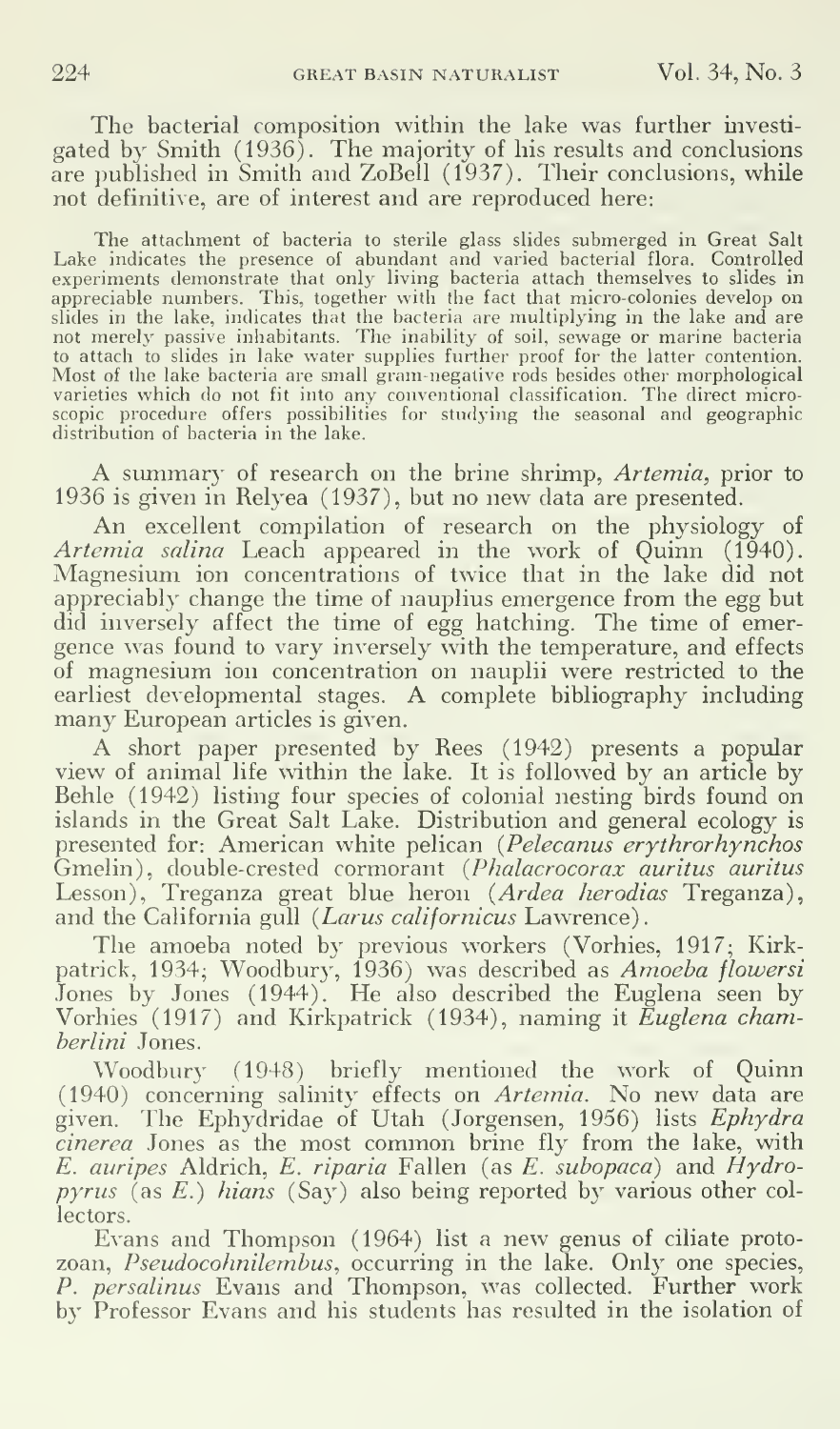an additional ciliate, Euplotes parsalinus Reddy from the lake (Reddy, 1971).

Population pressures and its problems were becoming evident when McDonald (1956) investigated the effects of pollution upon lake organisms. Dissolved oxygen concentrations were found to be below 3.3 mg/liter with localized decomposition of brine organisms being primarily responsible for the oxygen demand. He reported that an experimental mixture of 2 percent commercial oil and gasoline added to lake water containing the alga *Chlamydomonas* resulted in complete elimination of cells within 45 hours.

A comprehensive study of the bird life associated with the lake was authored by Behle (1958). As the lake lies within the Pacific Flyway, there are numerous local and transient birds associated with its marshes, constituting the major predatory source for the macrofauna.

Evans (1960) listed five new genera of protozoa and three unidentified types from the lake. Crystigera, Cyclidium, Euplotes, and Oikomonas were believed to be bacterial feeders. Podophyra was predareous upon Euplotes. An amoeba and two unidentified ciliates were also observed. Cristigera exhibited optimum growth in salt concentrations of <sup>1</sup> to 18 percent; its growth completely declined at 23 percent salt. Cysts of Cristigera, however, could survive long periods in a saturated salt solution. Preliminary tests on other protoza indicated that growth is inhibited at 15-18 percent salt concentration. Evans concluded that Cristigera and the amoeba were specialized halophilic protozoa and that certain of the other species of protozoa may be salt-tolerant, freshwater forms.

The occurrence of algal biostromes or tufa precipitated from the brine as a result of the action of blue-green algae was mentioned by Flowers (1934). Carozzi (1962) reported Aphanothece packardii to be the most predominant blue-green, forming the biostromes in distinct morphological zones. He concluded that the algae have no characteristic grow'th pattern of their own, but have developed on raised areas separating a system of erosional channels extending at right angles to the shoreline.

A fairly complete summary of plant and animal species found in and around the Great Salt Lake appeared in Flowers and Evans (1966). Their work lists two species of blue-green algae, Coccochloris elabens Drouet and Daily and Entophysalis rivularis (Kützing) Drouet, and two undescribed species of green algae, *Chlamydomonas*, as inhabiting the lake proper. The listing of bacteria follows that of Frederick (1924) with several forms listed in synonomy. The brine shrimp, Artemia salina is mentioned as the most conspicuous animal. The brine flies Ephydra cinerea Jones and E. hians Say are the only insects reported within the lake. The list of protozoa appearing in Evans (1960) was revised and expanded, listing the following ciliates:

> Urolepius packii Calkins Chilophyra utahensis (Pack) Podophyra sp.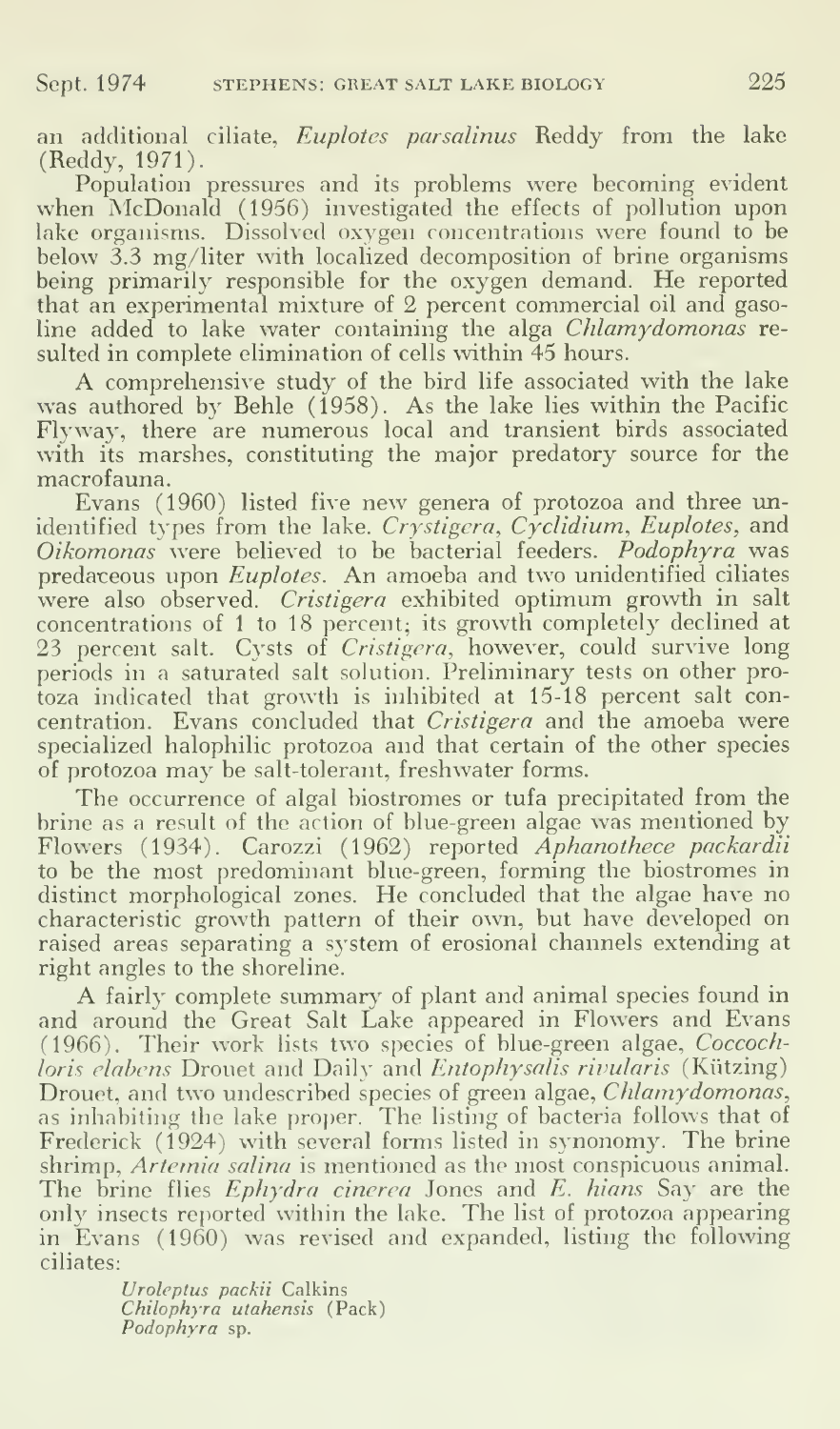Euplotes sp. Pseudocohnilembus sp. Cothurnia sp.

Two unidentified amoeba were noted as common, and several species of flagellates including Tetramitus, Oikomonas and at least two others were seen in large numbers from the lake and nearby salt ponds. Mention is made concerning the deposition of carbonate tufa by blue-greens, but the exact mechanism is unknown. Vegetation surrounding the lake is well described and its distribution noted.

Gaskill  $(1970)$  reported on waterfowl commonly associated with the southeastern shore of the Great Salt Lake concluding that coots were the most prevalent of nesting birds (39 percent of total), with cinnamon teal, redhead, mallard, and pintails of considerable importance.

The report of a National Science Foundation student-originated studies program (Carter, 1971) considered ecological relationships within the Farmington Bay Estuary of the Great Salt Lake, and the general terrestrial ecology of Antelope Island State Park. Portions of the aquatic study are relevant to the lake biology and are presented here.

The estuary is less polluted now (1971) by coliform bacteria than it was in 1965. The coliforms are more heavily distributed on the estuary bottom than in the upper layers of water. Most coliforms are killed or fail to multiply in NaCl concentrations greater than 5.5 percent, with some of the bacteria being sensitive to concentrations of as little as 1.8 percent. The freshening of Farmington Bay could cause a definite increase in the coliform population.

There are large numbers and many species of protozoans living in the estuary resulting from freshening of the lake due to construction of the causeway from Syracuse to Antelope Island. Because of the increase in the protozoan population, it is reasonable to expect an increase in the overall biological productivity as protozoans are an important food and energy source.

The distribution, number, and species diversity- of zooplankton and phyto-plankton were established. Through comparison with the water chemistry of samples taken at the same locations, it was found that the distributions of *Artemia salina, Diaptomus*, sp., a Corixid, *Daphnia* sp., and *Nodularia* sp. ae dependent on the salinity. A predator-prey relationship between mia salnia was suggested, and it is concluded that the introduction of marine game fish or fresh water fish to the area for sport fishing is not feasible.

The construction of a rock-filled railroad causeway between Little Mountain and Lakeside in 1957 resulted in the creation of two ecologically distinct lakes due to salinity imbalances. Its effect on the biota was reported by Gillespie, Wirick, and Stephens (1971). They concluded that the saline waters of the Great Salt Lake provided an extremely rigorous, and therefore relatively simple eco system. The northern basin contains saturated brine with a depauperate biota consisting of *Dunaliella salina* Teodoresco plus unidentified protozoa and bacteria. In the southern basin, two major energyflow sequences dominate the system: a planktonic sequence consisting of  $(Dunaliella) \rightarrow (Artenia)$  and a benthic sequence consisting of (blue-green algae  $+$  detritus)  $\rightarrow$  (*Ephydra*). There is some crossover in that much of the detritus consists of dead Artemia, and Artemia will feed on benthic algae and detritus when Dunaliella are scarce.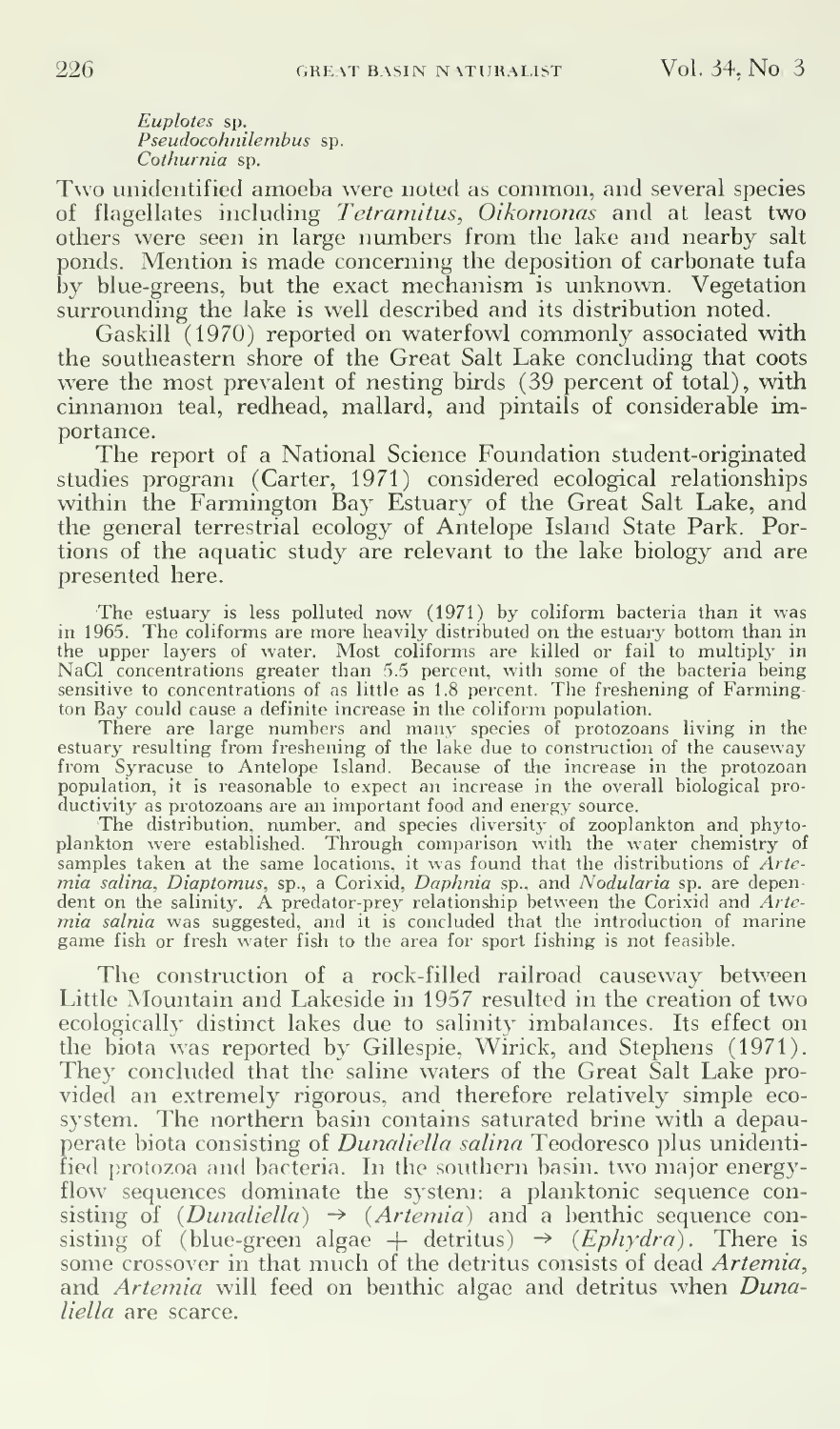Further work by Wirick (1972) demonstrated that the main phytoplankter, Dunaliella viridis Teodoresco (previously reported as a *Chlamydomonas*) exhibited one bloom per year in April. The zooplankter, *Artemia salina* is present and grazing *Dunaliella* – – only when the water temperature is above 6C. Construction of a  $\qquad$ mathematical simulation model suggested that the growth rate of the *Dunaliella* population is light limited and density dependent at high algal concentrations.

Porcella and Holman (1972) concluded that inorganic nitrogen is apparently the limiting factor for growth of phytoplankton in the Great Salt Lake water. Carbon may also be limiting. Phosphorus, iron, and other trace elements seem to be in abundant supply. Their observations were confirmed by algal bioassays. Growth and repro duction of the brine shrimp on *Dunaliella* alone was superior to yeast alone as a food source. The optimum utilization by the brine shrimp was about 1,000 algal cells per brine shrimp per day. Different concentrations and ages of added algae had no apparent effect on whether the mature brine shrimp produced live young (nauplii) or resistant cysts. It was their belief that a feasible aquaculture based onDunaliella sp. and Artemia sp. could be developed for brine shrimp isolated from the Great Salt Lake. Production of algae and brine shrimp in lake enclosures may be increased by addition of specific nutrients.

Basic schemes for energy flow within the north and south lake basins were presented by Stephens and Gillespie (1972). They found that the northern basin supports a depauperate biota consisting primarily of an alga, *Dunaliella salina*, several protozoa, and bacteria. The southern basin exhibits two energy-flow systems with only minor interactions: the planktonic system with a dominant phytoplanktor, {Dunaliella viridis), and a single zooplankter, (Arte $mia$  salina); and a benthic system of blue-green alga (Coccochloris  $elabens$ ), detritis, and brine fly larvae ( $Ephydra$ ). The only outflow from either system occurs when birds feed upon the shrimp or fly larvae. The *Dunaliella* population seems to be limited early in the calendar year by temperature and light. Dunaliella viridis reaches its peak population density  $(24 \times 10^6/\text{liter})$  in April and its decline to less than  $1 \times 10^6$  cells/liter) occurs in May and June as a consequence of the rapidly expanding Artemia salina population. The availability of the nutrients nitrogen and phosphorous does not seem to be a limiting factor for *Dunaliella*.

The apparent conflict of the Porcella-Holman study (1972) and that of Stephens-Gillespie (1972) regarding limiting factors to phytoplankton growth is currently under investigation by Stephens (1975). Initial conclusions indicate that Dunaliella is (1) light limited during the April-May bloom and (2) nitrogen, carbon, and possibly vitamin limited later in the year. Grazing by Artemia could prevent additional algal blooms even if necessary nutrients were available.

Most recently. Van Auken and McNulty (1973) published on the factors limiting growth in laboratory cultures of *Dunaliella* sp.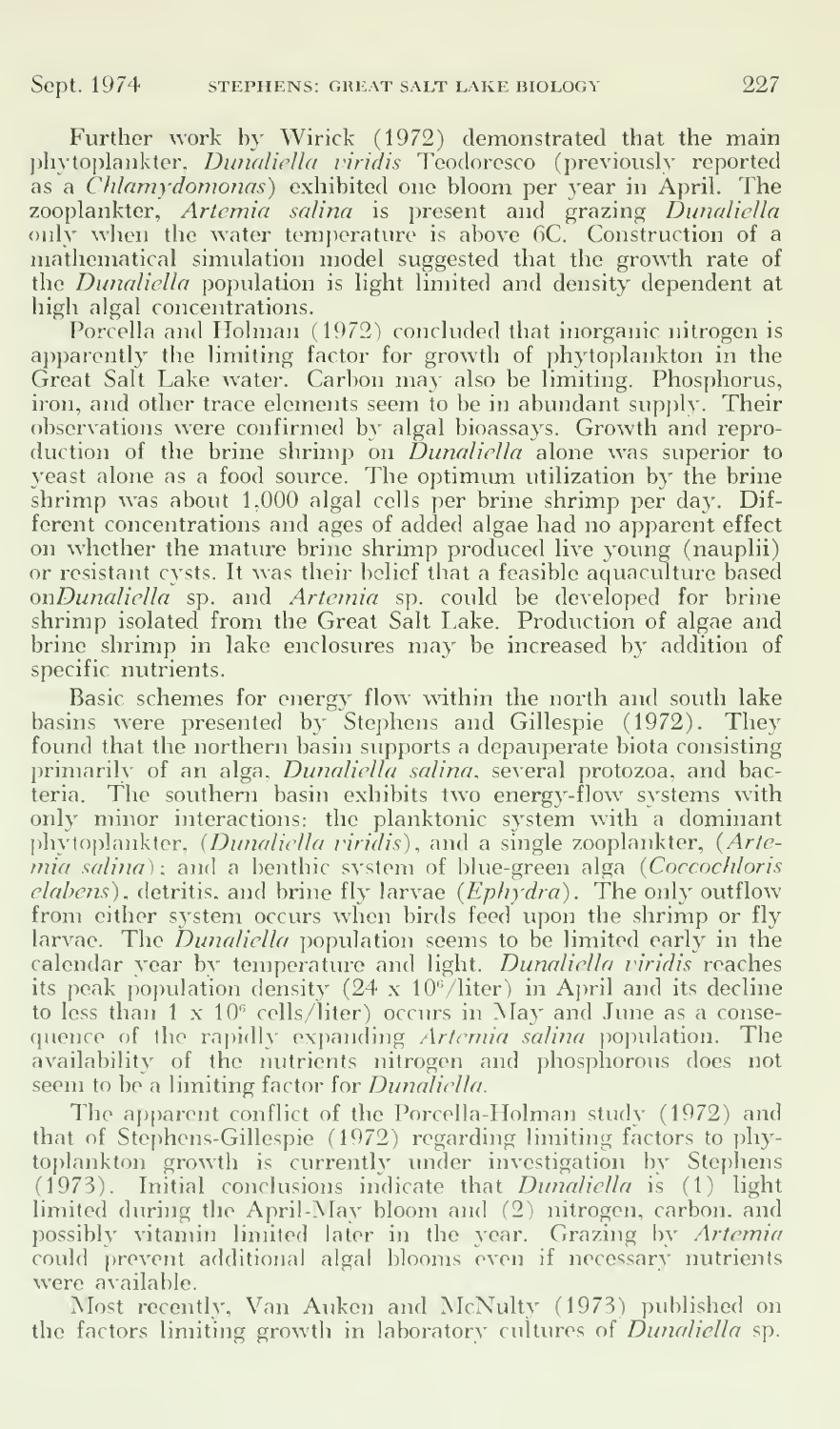isolated from the Great Salt Lake. Optimum growth was obtained under the following conditions: (1) temperature 32 C, (2) NaCl 19.2 percent  $(w/v)$ , (3) CO<sub>2</sub> 1-2 percent at a rate of 2.2 ml/min/ml of culture media, (4) light intensity of 25-35 klux, (5) pH 5.8-6.5. The  $K^*/Na^*$  ratio should not be more than 0.1. The specific growth constant for this halophyte under the above conditions was 0.069  $hrs^{-1}$ , which is equal to a doubling time of 10 hours.

Chemical control of the massive swarms of *Ephydra* in the beach areas was reported by Nabrotzky, Rosay, and Sadler (1973). Control lasting several hours to several days was obtained using both malathion and Dowco 214 insecticides. At the concentrations applied, no damage to Artemia or water bugs (Corixidae) was evident. An indigenous wasp parasite of Ephydra larvae collected near the lake indicates biological control of the brine flies may be possible.

#### LITERATURE CITED

ALDRICH, J. M. 1912. The biology of some western species of the dipterous genus *Ephydra*. J. N.Y. Ent. Soc. 20:77-102.

genus *Ephydra*. J. N.Y. Ent. Soc. 20:77-102.<br>ALLEE, W. C. 1926. Some interesting animal communities of northern Utah.<br>Sci. Mon. 23:481-495.

BEHLE, W. H. 1942. The colonial nesting birds of Great Salt Lake. Min. Soc. Ut. News Bull. 3:59-63.

. 1958. The Bird Life of the Great Salt Lake. Univ. Utah Press, Salt

Lake City. 230 pp.<br>CAROZZI, A. V. 1962. Observations of algal biostromes in the Great Salt Lake.<br>J. Geol. 70:246-252.<br>CARTER, C. K. 1971. Some ecological considerations of Farmington Bay and

adjacent Great Salt Lake State Park. Report NSF Grant #GY-9120. Univ. Utah Press, Salt Lake City. <sup>247</sup> pp.

Daines, L. L. 1917. [reported in error as Daniels] On the flora of Great Salt Lake. Am. Nat. 51:499-506. Evans, F. R. 1958. Culture of protozoa from Great Salt Lake. J. Protozool.

5:13. . 1960. Studies on growth of protozoa from the Great Salt Lake with special reference to Cristigera sp. J. Protozool. 7:14-15. Evans, F. R., and J. C. Thompson, Jr. 1964. Pseudocohnilembidae n. fam.,

a hymenostome ciliate family containing one genus, *Pseudocohnilembus*<br>n.g., with three new species. J. Protozool. 11:344-352.

Flowers, S. 1934. Vegetation of the Great Salt Lake Region. Bot. Gaz. 95: 353-418.

Flowers, S., and F. R. Evans. 1966. The flora and fauna of the Great Salt Lake region, Utah. Pages 367-393 *in* Hugo Boyko (ed.) Salinity and aridity: new approaches to old problems. Junk, the Hague.

Frederick, E. 1924. On the bacterial flora of Great Salt Lake and the via-bility of other microorganisms in Great Salt Lake water. M.S. thesis, Univ.

Utah. 65 pp. Gaskill, J. H. 1970. Waterfowl studies on the southeastern Great Salt Lake.

M.S. thesis, Univ. Utah. 51 pp.<br>GILLESPIE, D. M., C. D. WIRICK, AND D. W. STEPHENS. 1971. The Great Salt

Lake: plankton ecology in a rigorous environment. Bull Ecol. So. Am. 52:31.<br>JENSEN, A. C. 1918. Some observations on *Artemia gracilis*, the brine shrimp

of Great Salt Lake. Biol. Bull. 34:18-25. Jones. D. T. 1944. Two protozoans from Great Salt Lake. Bull. Univ. Utah. 35:1-11.

Jordan, D. S. 1889. Report of exploration of Colorado and Utah during the<br>summer of 1889. U.S. Comm. Fish. 9:31-68.<br>Jorgensen, E. C. 1956. The *Ephydridae* of Utah. M.S. thesis, Univ. Utah.

62 pp.